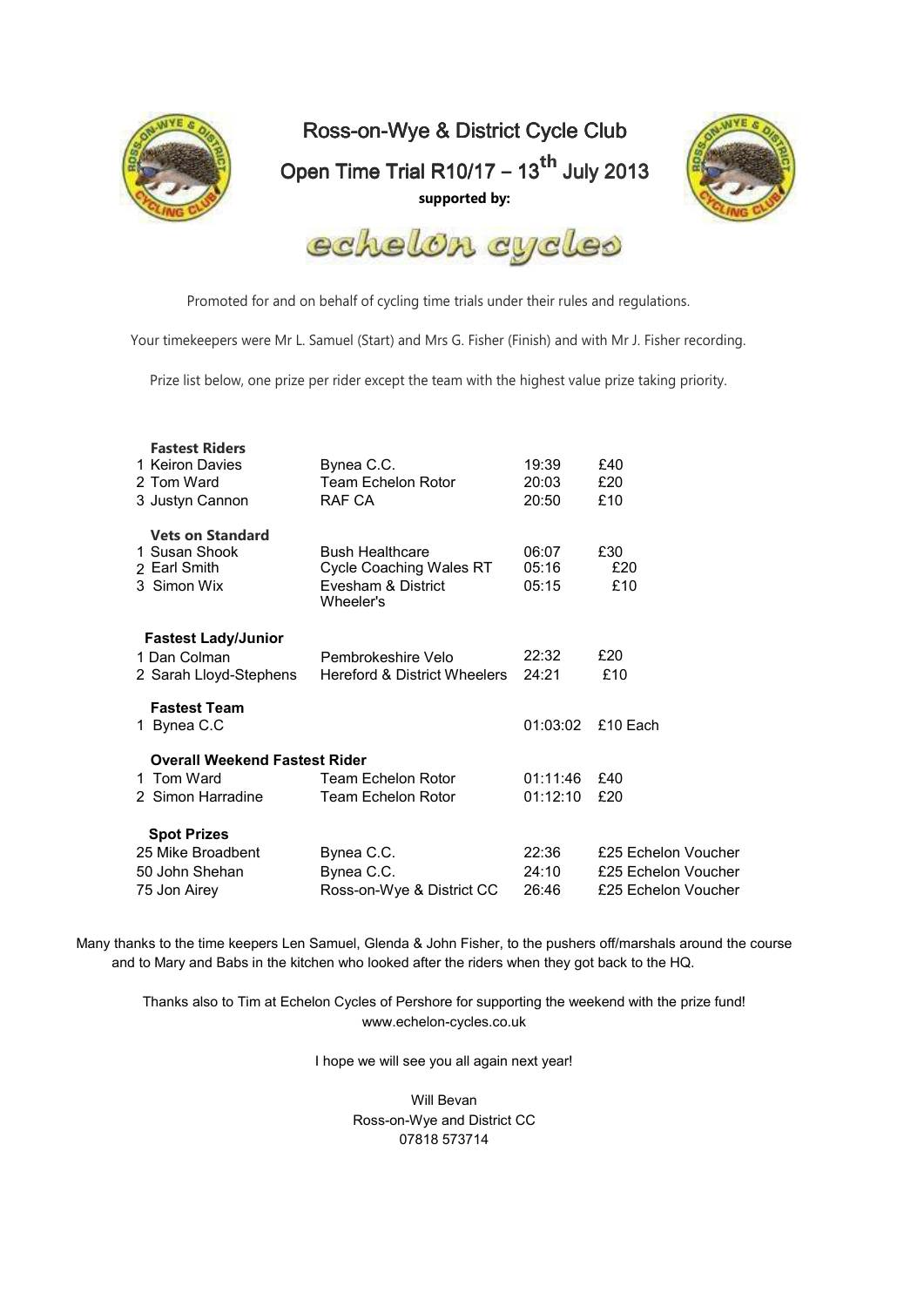

### **Ross-on-Wye & District CC July 13th 2013 - R10/17 Result Sheet**

# Supported by echelon cycles

| Position       |     | 90 First Name Last Name |                  | Club                             | Cat       | Standard | $+/-$ | Time  |
|----------------|-----|-------------------------|------------------|----------------------------------|-----------|----------|-------|-------|
| 1              | 90  | Kieron                  | Davies           | Bynea C.C.                       | M         |          |       | 19:39 |
| $\overline{2}$ | 70  | Tom                     | Ward             | <b>Team Echelon Rotor</b>        | M         |          |       | 20:03 |
| 3              | 110 | Justyn                  | Cannon           | RAF C.C.                         | M         |          |       | 20:50 |
| $\overline{4}$ | 100 | Simon                   | Harradine        | Team Echelon Rotor               | M         |          |       | 20:54 |
| 5              | 20  | Earl                    | Smith            | <b>Cycle Coaching Wales RT</b>   | MV        | 26:13    | 05:16 | 20:57 |
| 6              | 60  | luke                    | cornish          | West Wales Cycle Racing Team     | M         |          |       | 21:03 |
| 7              | 80  | Phil                    | Sykes            | V.C. St. Raphael                 | M         |          |       | 21:03 |
| 8              | 45  | Christopher Lee         |                  | Merthyr C.C.                     | MV        | 26:18    | 05:11 | 21:07 |
| 9              | 51  | Anthony                 | jones            | Towy Racing Cycling Club         | MV        | 25:59    | 04:32 | 21:27 |
| 10             | 95  | Simon                   | Wix              | Evesham & District Wheeler's     | MV        | 26:45    | 05:15 | 21:30 |
| 11             | 40  | Richard                 | Harris           | Cwncarm Paragon                  | M         |          |       | 21:36 |
| 12             | 41  | Ben                     | Phillips         | Bynea C.C.                       | М         |          |       | 21:39 |
| 13             | 31  | Emyr                    | Griffiths        | Bynea C.C.                       | MV        | 26:27    | 04:43 | 21:44 |
| 14             | 50  | <b>Rhys</b>             | Payne            | Porth and District C.C.          | M         |          |       | 21:52 |
| 15             | 25  | Steve                   | Powell           | Cwncarm Paragon                  | M         |          |       | 22:00 |
|                | 66  |                         |                  |                                  |           | 27:04    | 05:02 |       |
| 16             |     | Daryl                   | Gooden           | Gloucester City C.C.             | MV        |          |       | 22:02 |
| 17             | 15  | Paul                    | Colman           | Pembrokeshire Velo               | <b>MV</b> | 26:54    | 04:47 | 22:07 |
| 18             | 96  | Sam                     | Walker           | Ross-on-Wye and Dist C.C.        | M         |          |       | 22:08 |
| 19             | 71  | David                   | <b>Brice</b>     | Bynea C.C.                       | MV        | 26:50    | 04:41 | 22:09 |
| 20             | 91  | Rob                     | Jones            | Ogmore Valley Whs.               | W         |          |       | 22:09 |
| 21             | 84  | Andy                    | Davies           | Cardiff Jif                      | M         |          |       | 22:14 |
| 22             | 85  | Richard                 | Coleman          | Stourbridge Velo                 | MV        | 27:32    | 05:13 | 22:19 |
| 23             | 16  | Neale                   | Lewis            | Acme Whs. (Rhondda) C.C.         | <b>MV</b> | 26:04    | 03:42 | 22:22 |
| 24             | 10  | Dan                     | Colman           | Pembrokeshire Velo               | J         |          |       | 22:32 |
| 25             | 106 | Mike                    | <b>Broadbent</b> | Bynea C.C.                       | <b>MV</b> | 26:54    | 04:18 | 22:36 |
| 26             | 21  | Jon                     | Howard           | Wye Forest CRC                   | MV        | 26:18    | 03:37 | 22:41 |
| 27             | 54  | <b>Bryn</b>             | North            | Hereford and Dist. Whs. C.C.     | М         |          |       | 22:42 |
| 28             | 81  | Digby                   | Rusling          | Royal Dean Forest C.C.           | MV        | 26:18    | 03:32 | 22:46 |
| 29             | 46  | David                   | Wood             | Wye Forest CRC                   | MV        | 27:26    | 04:39 | 22:47 |
| 30             | 56  | Nigel                   | Williams         | Merthyr C.C.                     | MV        | 26:45    | 03:45 | 23:00 |
| 31             | 72  | Wayne                   | Dudley           | Pontypool R.C.C.                 | MV        | 26:50    | 03:49 | 23:01 |
| 32             | 35  | Simon                   | Geary            | Hereford and Dist. Whs. C.C.     | MV        | 26:04    | 02:53 | 23:11 |
| 33             | 68  | Chris                   | <b>Braiden</b>   | Bournemouth Arrow CC             | MV        | 26:59    | 03:48 | 23:11 |
| 34             | 92  | Des                     | Astley           | Merthyr C.C.                     | MV        | 26:41    | 03:30 | 23:11 |
| 35             | 102 | Anthony                 | Redman           | Porth and District C.C.          | М         |          |       | 23:11 |
| 36             | 32  | Susan                   | Shook            | <b>Bush Healthcare</b>           | <b>WV</b> | 29:20    | 06:07 | 23:13 |
| 37             | 55  | Paul                    | Cannon           | Porth and District C.C.          | MV        | 27:44    | 04:27 | 23:17 |
| 38             | 97  | Jon                     | Bamford          | Severn Road Club                 | MV        | 26:09    | 02:51 | 23:18 |
| 39             | 62  | Peter                   | Ackroyd          | Cheltenham and County C.C.       | MV        | 27:09    | 03:47 | 23:22 |
| 40             | 28  | Adam                    | Taylor           | Royal Dean Forest C.C.           | М         |          |       | 23:29 |
| 41             | 61  | Robert                  | Cooper           | Rugby RCC                        | MV        | 27:59    | 04:29 | 23:30 |
| 42             | 52  | Adrian                  | <b>Brewster</b>  | Gloucester City C.C.             | MV        | 27:38    | 04:07 | 23:31 |
| 43             | 26  | Guy                     | Evans            | Hereford and Dist. Whs. C.C.     | MV        | 27:04    | 03:27 | 23:37 |
| 44             | 47  | Clint                   | Welson           | Hereford and Dist. Whs. C.C.     | М         |          |       | 23:41 |
| 45             | 65  | Stuart                  | Evans            | Port Talbot Wheelers             | MV        | 28:32    | 04:51 | 23:41 |
| 46             | 13  | Nigel                   | Field            | Hereford and Dist. Whs. C.C.     | MV        | 26:27    | 02:41 | 23:46 |
| 47             | 82  | Phil                    | Guy              | North Shropshire Whs             | MV        | 28:14    | 04:21 | 23:53 |
| 48             | 76  | Chris                   | Hughes           | Hereford and Dist. Whs. C.C.     | MV        | 26:59    | 02:54 | 24:05 |
| 49             | 24  | Neil                    | Downet           | Forza CC                         | MV        | 28:06    | 04:00 | 24:06 |
| 50             | 12  | John                    | Shehan           | Bynea C.C.                       | <b>MV</b> | 28:32    | 04:22 | 24:10 |
| 51             | 33  | Mike                    | Parry            | Hereford and Dist. Whs. C.C.     | MV        | 26:32    | 02:22 | 24:10 |
| 52             | 86  | Alistair                | Morgan           | Cwncarm Paragon                  | <b>MV</b> | 26:45    | 02:30 | 24:15 |
| 53             | 103 | Sarah                   | Lloyd-           | Hereford and Dist. Whs. C.C.     | W         |          |       | 24:21 |
| 54             | 77  | Mark                    | Hancocks         | Stourbridge Velo                 | <b>MV</b> | 26:09    | 01:47 | 24:22 |
| 55             | 17  | Edward                  | Malarczyk        | Cwncarm Paragon                  | <b>MV</b> | 27:51    | 03:21 | 24:30 |
| 56             | 83  | Andrew                  | Grist            | Bynea C.C.                       | MV        | 26:27    | 01:52 | 24:35 |
| 57             | 37  | Claire                  | Greenwood        | <b>Bush Healthcare</b>           | WV        | 29:14    | 04:34 | 24:40 |
| 58             | 67  | Allan                   | Renyard          | Guernsey Velo Club               | MV        | 29:14    | 04:26 | 24:48 |
| 59             | 22  | Stephen                 | Landeg           | Ogmore Valley Whs.               | <b>MV</b> | 27:32    | 02:39 | 24:53 |
| 60             | 23  | Sally                   | Field            | Hereford and Dist. Whs. C.C.     | WV        | 28:34    | 03:34 | 25:00 |
| 61             | 57  | Dave                    | Wigmore          | Northover Vets Team/Rudy Project | MV        | 28:14    | 03:11 | 25:03 |
| 62             | 108 | Brian                   | Dalling          | Swansea Wheelers/CS Abertawe     | MV        | 28:23    | 03:19 | 25:04 |
| 63             | 14  | Michael                 | Collins          | Bristol South C.C.               | М         |          |       | 25:16 |
| 64             | 63  | Andrew                  | Gardner          | Coventry Road Club               | <b>MV</b> | 28:23    | 03:07 | 25:16 |
|                |     |                         |                  |                                  |           |          |       |       |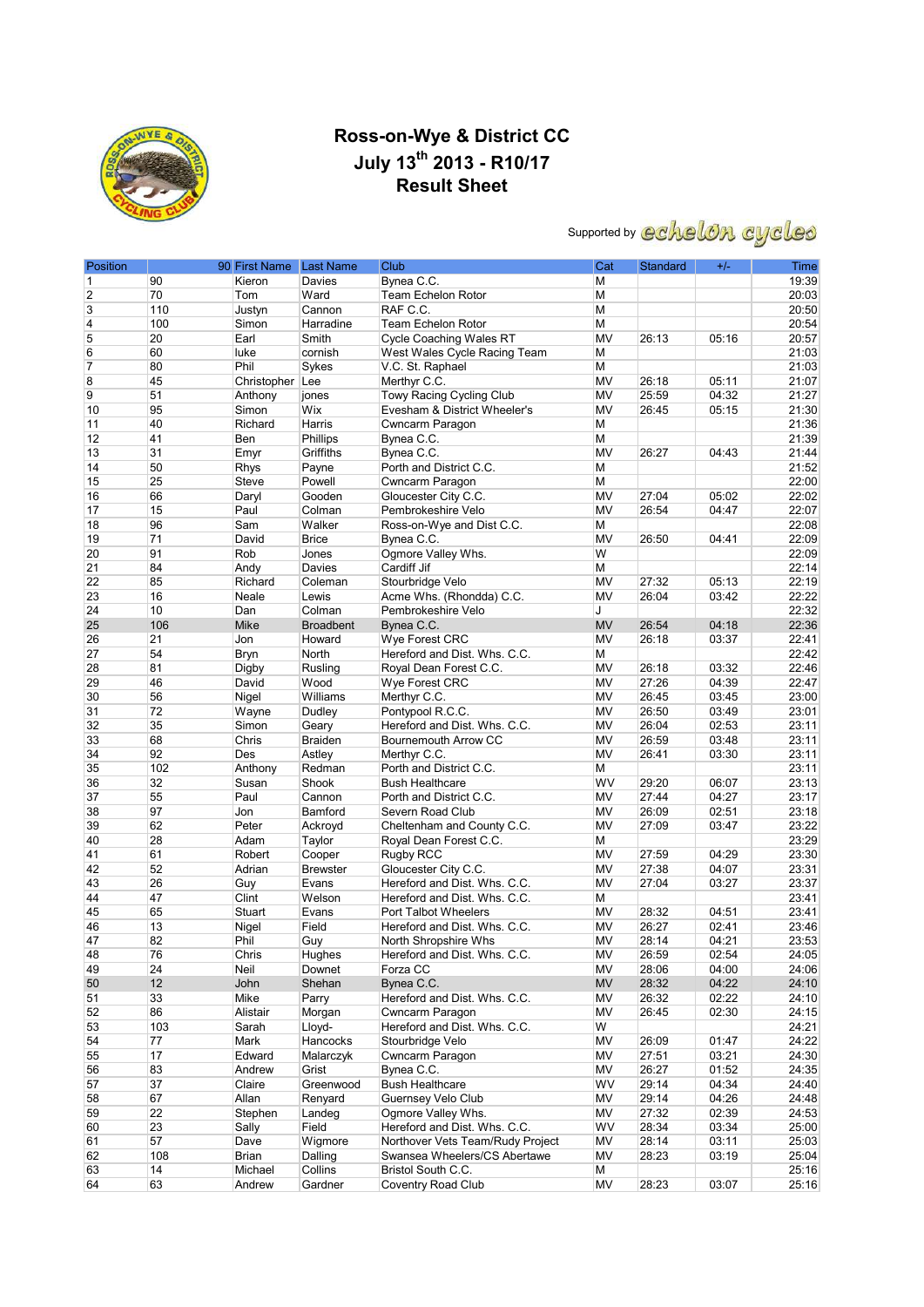

### **Ross-on-Wye & District CC July 13th 2013 - R10/17 Result Sheet**

# Supported by echelon cycles

| Position |          | 90 First Name Last Name |            | <b>Club</b>                  | Cat       | Standard       | $+/-$            | <b>Time</b> |
|----------|----------|-------------------------|------------|------------------------------|-----------|----------------|------------------|-------------|
| 65       | 43       | Ed                      | Hadley     | Hereford and Dist. Whs. C.C. | <b>MV</b> | 27:20          | 01:46            | 25:34       |
| 66       | 38       | Geoff                   | Edgerton   | North Shropshire Whs         | MV        | 28:14          | 02:23            | 25:51       |
| 67       | 107      | Gillian                 | Reynolds   | Willesden C.C.               | WV        | 30:23          | 04:32            | 25:51       |
| 68       | 36       | Karl                    | Davies     | Stourbridge Velo             | MV        | 26:50          | 00:42            | 26:08       |
| 69       | 18       | David                   | Long       | Acme Whs. (Rhondda) C.C.     | М         |                |                  | 26:09       |
| 70       | 34       | Gaynor                  | Hughes     | Bynea C.C.                   | WV        | 28:43          | 02:22            | 26:21       |
| 71       | 53       | Andrew                  | Williams   | Merthyr C.C.                 | MV        | 26:32          | 00:09            | 26:23       |
| 72       | 69       | Margaret                | Coyle      | Gloucester City C.C.         | W         |                |                  | 26:30       |
| 73       | 49       | Paul                    | Middleton  | Ross-on-Wye and Dist C.C.    | MV        | 26:36          | 00:00            | 26:36       |
| 74       | 78       | Terry                   | Harradine  | CC Top                       | <b>MV</b> | 28:23          | 01:46            | 26:37       |
| 75       | 104      | Jon                     | Airey      | Ross-on-Wye and Dist C.C.    | <b>MV</b> | 27:38          | 00:52            | 26:46       |
| 76       | 99       | Shawn                   | Murtough   | Ogmore Valley Whs.           | М         |                |                  | 27:11       |
| 77<br>78 | 44       | Kenneth                 | Squibb     | Cardiff Ajax C.C.            | MV        | 30:40<br>27:14 | 02:35<br>59:07   | 28:05       |
|          | 8        | Michael                 | Williams   | Hereford and Dist. Whs. C.C. | MV        |                |                  | 28:07       |
| 79       | 9        | Peter                   | Donnelly   | Cardiff Jif                  | <b>MV</b> | 26:41          | 58:28            | 28:13       |
| 80       | 74<br>19 | Jeff                    | Chambers   | Bynea C.C.                   | MV        | 29:26<br>27:14 | 00:40            | 28:46       |
| 81       |          | Kevin                   | Grant      | Frome & District Wheelers    | <b>MV</b> |                | 58:13            | 29:01       |
| 82       | 109      | <b>Bob</b>              | Ibell      | Bynea C.C.                   | MV        | 30:58          | 01:40            | 29:18       |
| 83<br>84 | 94       | Mark                    | Wilde      | Nottingham Clarion CC        | MV        | 26:41          | 56:17            | 30:24       |
|          | 29       | Owen                    | Pocock     | CC Blaenau Gwent             | MV        | 30:58          | 56:48            | 34:10       |
|          | 101      | andrew                  | derrick    | Severn Road Club             | М         |                | <b>DNF</b>       |             |
|          | 75       | Clinton                 | Evans      | <b>CC Blaenau Gwent</b>      | MV        | 26:04          | <b>DNF</b>       |             |
|          | 87       | Gavin                   | Jones      | CC Top                       | М         |                | <b>DNF</b>       |             |
|          | 27       | Adrian                  | Littlebury | CC Top                       | <b>MV</b> | 28:42          | <b>DNF</b>       |             |
|          | 89       | Dennis                  | Beard      | Ross-on-Wye and Dist C.C.    | MV        | 32:23          | <b>DNS Apols</b> |             |
|          | 42       | Anthony                 | <b>Bee</b> | Wigmore CC                   | <b>MV</b> | 26:41          | <b>DNS Apols</b> |             |
|          | 58       | Matt                    | Fallon     | Ross-on-Wye and Dist C.C.    | J         |                | <b>DNS Apols</b> |             |
|          | 105      | <b>Nick</b>             | Giles      | Fibrax-Wrexham RC            | MV        | 27:04          | <b>DNS Apols</b> |             |
|          | 79       | Angela                  | Green      | Cardiff Ajax C.C.            | W         |                | <b>DNS Apols</b> |             |
|          | 39       | Sally                   | Harmer     | Pembrokeshire Velo           | WV        | 28:58          | <b>DNS Apols</b> |             |
|          | 59       | Richard                 | Harrington | Ross-on-Wye and Dist C.C.    | MV        | 26:04          | <b>DNS Apols</b> |             |
|          | 73       | Lewis                   | lan        | <b>Bush Healthcare</b>       | <b>MV</b> | 28:06          | <b>DNS Apols</b> |             |
|          | 30       | Christopher Jones       |            | M and D Cycles               | MV        | 26:23          | <b>DNS Apols</b> |             |
|          | 64       | Jonathan                | Moore      | <b>Team Midland Racing</b>   | <b>MV</b> | 26:59          | <b>DNS Apols</b> |             |
|          | 93       | Peter                   | Murrieri   | M and D Cycles               | MV        | 27:04          | <b>DNS Apols</b> |             |
|          | 48       | james                   | Peckham    | Royal Dean Forest C.C.       | <b>MV</b> | 26:09          | <b>DNS Apols</b> |             |
|          | 11       | Courtney                | Rowe       | Cardiff Jif                  | WV        | 29:03          | <b>DNS Apols</b> |             |
|          | 98       | Clint                   | Smith      | Stratford-upon-Avon CC       | M         |                | <b>DNS Apols</b> |             |
|          | 88       | Dan                     | Taylor     | Acme Whs. (Rhondda) C.C.     | M         |                | <b>DNS Apols</b> |             |